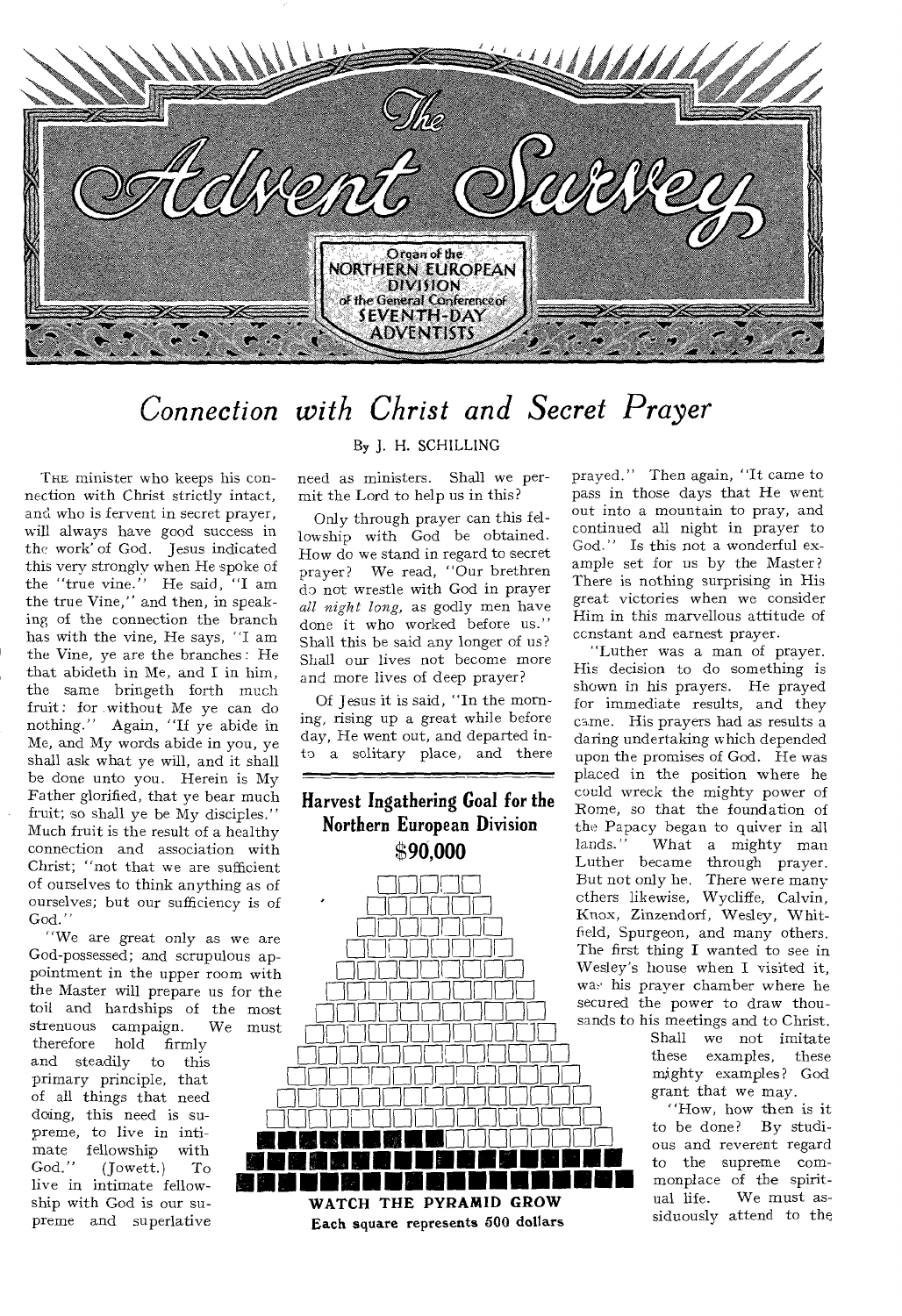culture of our souls. We must sternly and systematically make time for prayer, and devote more time to the reading of the Word of God. We must appoint private seasons fcr the deliberate and personal appropriation of the divine Word, for self-examination in the presence of its warnings; for self-humbling in the presence of its judgments, for selfheartenings in the presence of its promises, and for self-invigoration in the presence of its glorious hopes."

My dear brethren, in the light of the serious times in which we live, and the pressing need of greater achievements among us as ministers of God, let us indeed, from day to day, be really in earnest, keep our connections with Christ intact, and let our secret prayers be a living reality.



*New church school building in the Westman Islands, Iceland, where 6o children are in attendance.* 

## Encouraging Harvest Ingathering Reports By W. E. READ

THE first reports concerning the activities of our faithful believers in the Ingathering Campaign are just beginning to reach us. We have all been very much encouraged by the splendid spirit of co-operation and earnestness which is manifested on every hand. The Lord is richly blessing the efforts of His people as they make their approach to their friends and others at this time for gifts for His cause.

Several months ago the various Unions in the home fields decided to print a certain number of



our people to use in their Ingathering appeal. The brethren in Poland are also reaching out towards a much

have more literature, and so many more papers must be printed for



*Workers' meeting in Poland.* 

higher goal than they set for themselves some months ago. Their original aim this year Z1.31,5oo, but at one of their recent meetings they raised this to Z1.57,5oo. This means that their goal now stands at \$6,388 and is an increase on their previous goal of \$2,888. We offer our congratulations to our brethren in Poland on their noble venture and we certainly wish them every success as they press forward to reach this higher goal.

For the first week in the campaign the British Union Confer-<br>ence reports something over ence reports something over  $(1,500)$  as having been gathered in. This is by far the largest week's effort that has been reported in the history of the Ingathering work in the British field. The brethren in Great Britain are determined to get their goal.

It has been a real pleasure to visit the people in their homes this year and to appeal to them for help to forward the work of God in the mission lands. Everywhere there has been a splendid response and even though in places some of the gifts have been very small yet they are just as acceptable to the Lord.

As we press forward with a courageous confidence in God and earnestly seek Him for wisdom in approaching the people the victory is ours. Let us think victory, let us talk victory, and let us never rest satisfied until the goal is won.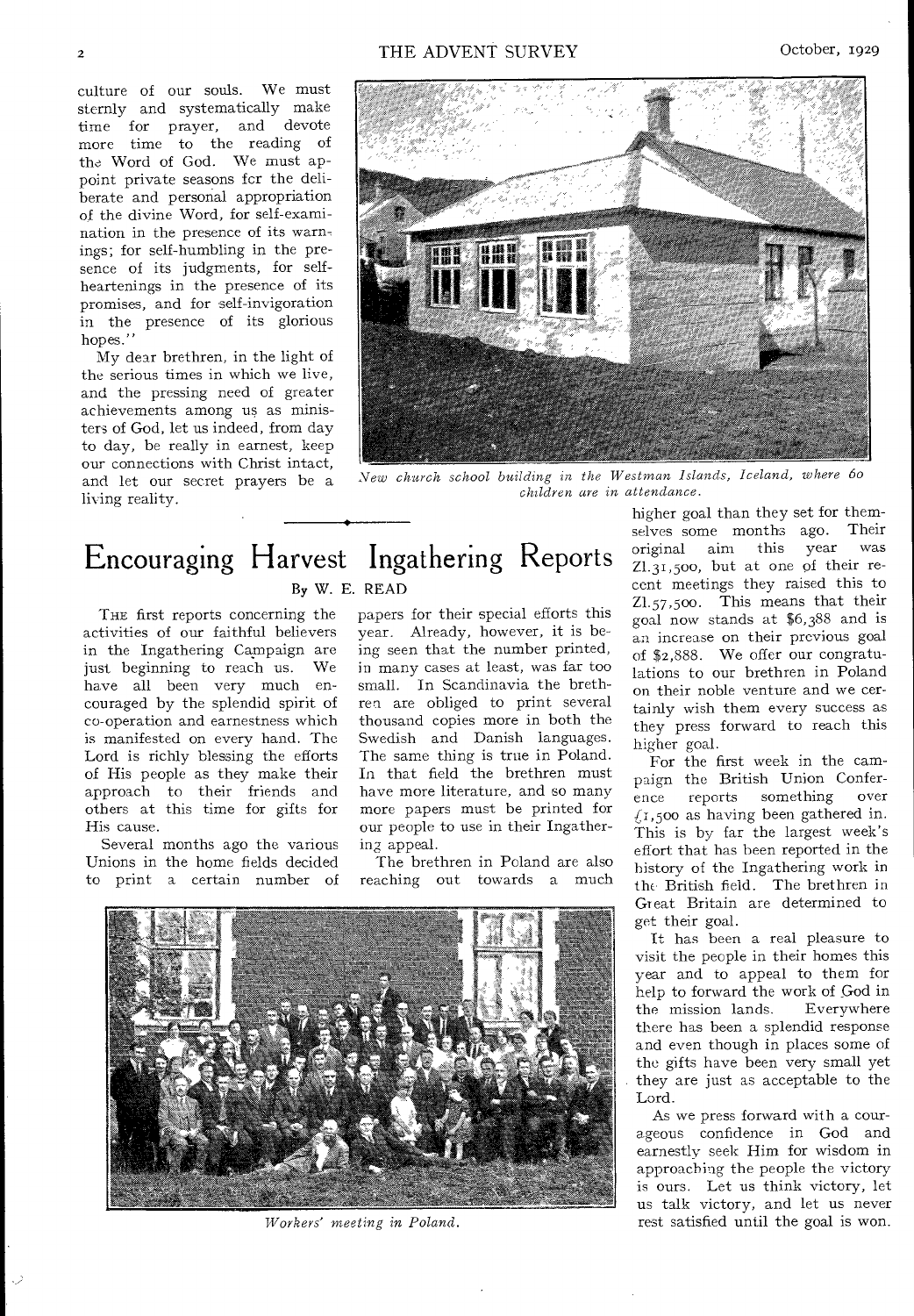**• •** • ••

## WITH OUR MISSIONARIES

An Awakening in Northern Abyssinia By W. E. READ

#### **MATALALALALALALA**

FROM time to time we have called attention to a remarkable development in the northern part of old Ethiopia. During recent years there has been a wonderful<br>movement, affectmovement, ing thousands of people. It began several years ago when Shiek Zacharia turned to God

from the darkness and superstition of Islam. He became a preacher to his people and under his ministry thousands of people were won from heathenism to the knowledge of the true God. They began to keep the Sabbath and earnestly believed in the coming of<br>the Lord. Iust before Shiek Just before Shiek Zacharia died, he called some of his followers together and told them that some day the white missionaries would come and teach them more of the message. He said that his work was like a glimmering star, shedding just a little ray of light amidst the darkness, but when the missionaries came their message would be like the<br>sun shining in its strength  $He$ sun shining in its strength. passed away and ever since that time these people have been looking for the white missionaries. Ere long they came in contact with the third angel's message and began imploring us to send workers. The best we have been able to do up to now is to send them one of our native evangelists. Brother Ogbashki, who is our only ordained minister in the Ethiopian Union Mission, was sent up to foster the interests and care for the spiritual<br>needs of these people. A little needs of these people. while ago Brother Gudmundsen received a very interesting letter from Brother Ogbashki and the following paragraphs will tell



people not only bring money but<br>they bring corn. they bring corn.<br>One brought an brought an ox, another an ass, and various articles of food have also<br>been brought into brought into the treasury. Three of the members are keeping account of all the tithes we receive.

**THAMANA MARAMAN** 

"Up to the present time sixtytime sixty-

something further of the remarkable interest he found and also of tho experiences which have meant much to our native worker :

Our little publishing house at Gendia in the East African Union *Mission.* 

> "You remember that I went up to Begemder last year. I stayed there altogether for about eleven months. As I had to make this journey during the rainy season I encountered considerable difficulty, but the Lord guided me and was with me through all the perplexing experiences and brought me safely to my destination. I began my work soon after my arrival. Shiek Zacharia's people received me more as 'an angel of the Lord' than as a man. I gathered all the people who would listen to the message and it was surprising to me to find that there were so many. After I had been speaking a little while they began to cry out, 'What shall we do to be saved?' Never in my life have I seen such a thing. They were not concerned about where I came from or with what body of people I was connected. The real question of their hearts was, 'What is the will of God?' That they consecrate themselves and all they have to the Lord is shown by their faithfulness in paying tithe. In four months I received 400 Thallers (\$194) and it seems as though we shall get much more than one thousand Thallers this year. The

five of these people have been baptized and another fifty-five are waiting. This is in Begemder only. In Wag and Socota, towns not far away, there are also a large number waiting for instruction and anxious to be baptized.

"As soon as this later interest began to develop some of our opponents became annoyed and accused us to the local authorities. The result was that they arrested me. I was taken to the Ras and kept in prison for two months and a half. One of our brethren was also confined to prison. At the end of this period I was released and was ordered to return to my<br>own country. While sitting in While sitting in prison I was bound for most of the time. It was a wonder I survived, what with the smoke which continually filled our cells from the wood fires, the fleas, the contaminated food, and also pains in my stomach, but the Lord did not forsake me.'

A number of our fellow-believers in this part of Abyssinia are suffering persecution and encountering many difficulties on account of their allegiance to the Advent faith. We certainly need to remember them in our prayers and pray that God will give them grace, courage, and wisdom and help them to bear a faithful witness for His truth. This opening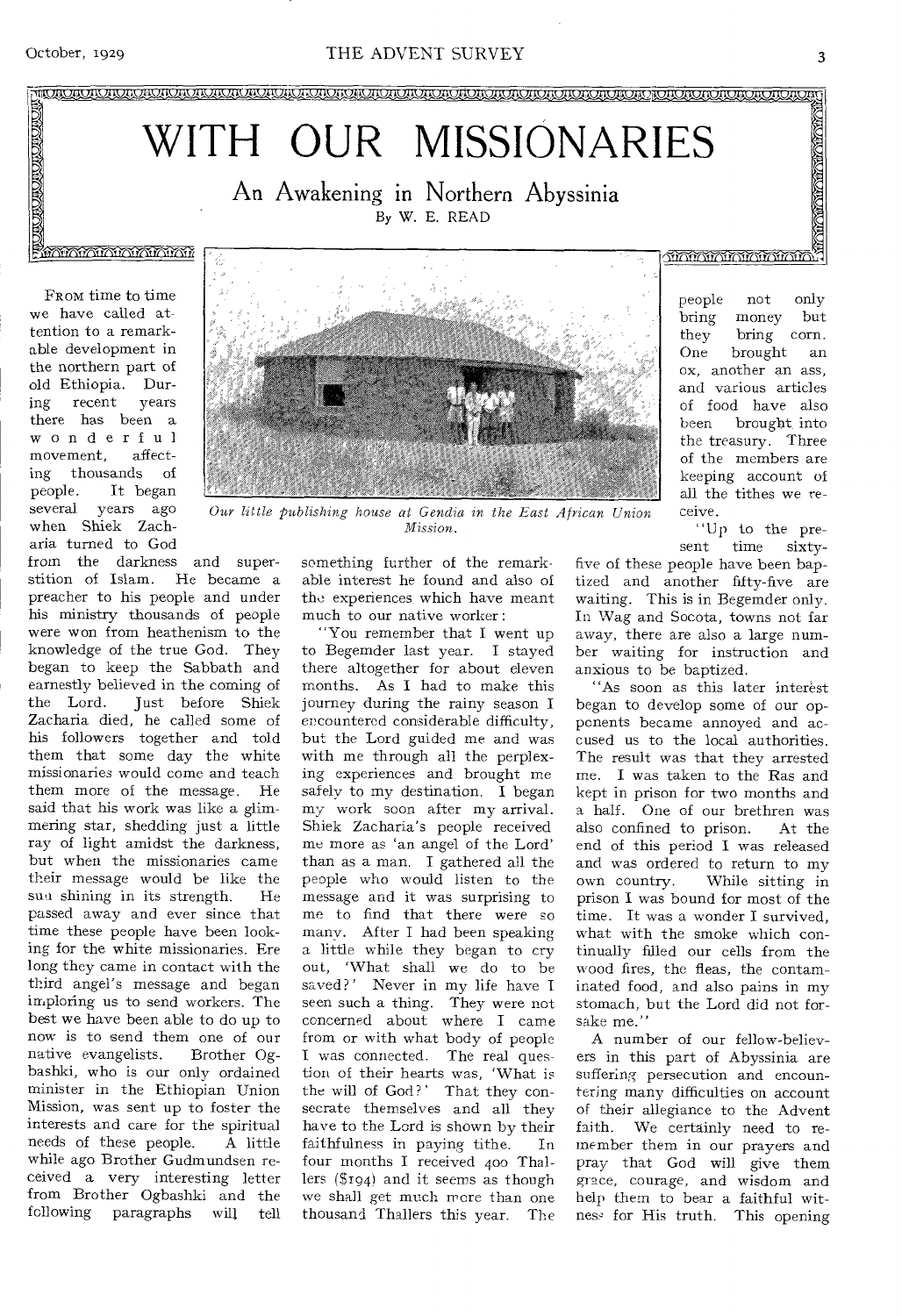**4 1**THE ADVENT SURVEY **October, 1929** 

in Northern Abyssinia is a remarkable providence of God, and we should certainly send in a missionary couple as soon as possible, for there is no doubt that in a little while a rich harvest of souls will be gathered.

### **The Enemy Tries to Hinder but the Work Advances**

**By F. Thomas** 

IT was early in 1925 when our power press arrived at Gendia, East Africa, and it seemed as though the enemy was doing his best to hinder us all he could.

Firstly, the consignment arrived on the Sabbath morning, and because the congestion at our nearest railway station was so great the lake steamer was calling our way at very infrequent intervals.

The cases were landed at the water's edge and it was left to us to get them about roo yards along to a point where they could be placed on an ox-wagon for their final journey to the Mission, some two miles away. However, some of the cases were so heavy that they could not be man-handled, and we had to unpack them just where they had been landed. Imagine our disappointment when it was found that the two main portions of the framework had been smashed in seven places and into five pieces. The enemy had been at work again.

After much hard work and patching with poor tools and the drilling of about 15o holes in the iron framework we were in a position to erect the machine for work. But the enemy had not yet finished.

One Sabbath morning just a few minutes before the hour for Sabbath-school the roof of our church and school collapsed completely providentially without loss of life. It could not be repaired quickly because we had no timber near at hand. So it was decided to conduct the school and church services in the building which was to have<br>housed the press. Six months housed the press. passed before the school was finished and we were able to erect the press—just twelve months after the machine had been shipped from England. The enemy often hinders, but he cannot stop the work of God.

Since that time the same press has turned out many housands of pages of Gospel-filled literature in at least five languages. In spite of its "accident" we are confidently expecting it to shed light into many a dark home in East Africa.

#### East Tanganyika Mission **By A. F. Bull**

THE East Tanganyika Mission, formerly known as the Pare Mission, was established in 1903 by workers from Germany. The work made good progress until about 1916, when the Great War began to rob the field of its workers and to hinder the work generally.

It was during these days that certain weaknesses crept into the church, which made further progress very difficult until about eighteen months ago, when a wonderful outpouring of the Spirit during the 1927 week of prayer led to extensive confession of sin and the rooting out of the evil which had been choking the Word.

We have to-day a united and enthusiastic church of over 30o members who have set themselves the task of evangelizing East Tanganyika. The Spirit of God is now able to take up its abode in their cleansed hearts and we are seeing new indications of the presence of the Lord day by day. Over 300 are preparing for baptism in different classes throughout the field, and many of the churchmembers have written down the name of a friend or acquaintance for whom they have dedicated themselves to God. The plan we are following is to write out the names of all the churchmembers on one long list, leaving four spaces by the side of each name; at any time when the church is not occupied a member may enter and bow in prayer, either alone or with a companion, calling on God to witness his agreement to carry on his heart the burden of such and such a man or woman. He then goes up to the rostrum and writes the name of his friend in one of the spaces by his own name. It is then considered that that man is being definitely worked for and no one else may write him down again. Another list is provided for the reception of the names of those

who have entered the baptismal class, whereupon they are moved from the first list. In this way we are able to keep track of the work being done and the progress made. At Suji Mission there are about forty names down on the adult list, and a similar number on the Young People's list, indicating that eighty souls are being prayed for, visited, and helped in this one area by the churchmembers and young people.

Now that the church has arisen to shine we expect to make rapid progress. About one hundred will be ready for baptism at the close of this year and probably a larger number the following year.

Our school work has met with the approval of the Government and is receiving about  $\ell$ 800 per annum from the Education Department to, assist in paying expenses.

Our educational scheme provides for elementary education in the native villages, followed by specialized training at our headquarters at Suji. Girls are trained in sewing, mothercraft, and native industries by Miss Clifford; a class of thirtyone young people are preparing for Grade 11 Government teachers' certificate; and now we are laying plans for an industrial school for the training of self-supporting tailor and boot-maker evangelists who will leave school with a passion for souls and who will be able to set up a prosperous little business for their support in different parts of the field where the message has not yet penetrated. At present there are 2,300 children enrolled in the village schools, and Igo in the church school, girls' school, and training school at Suji. Two other church schools are now being established in other parts of the field.

Our greatest hope is the canvassing work. A start has been made with a book for Moslems and the results are very encouraging. The first and second editions of 2,000 and 5,000 respectively sold out rapidly and we are now waiting for the third edition of 5,000 which is being printed at the Stanborough<br>Press. Our little Present Truth Press. Our little *Present Truth (Maongezi Matamu,* i.e. *Pleasant Chats)* sells well in the coast regions, and it is proposed to increase the edition from 3,000 to io,000 for the Big Week. We hope soon to

*(Continued on page 7.)*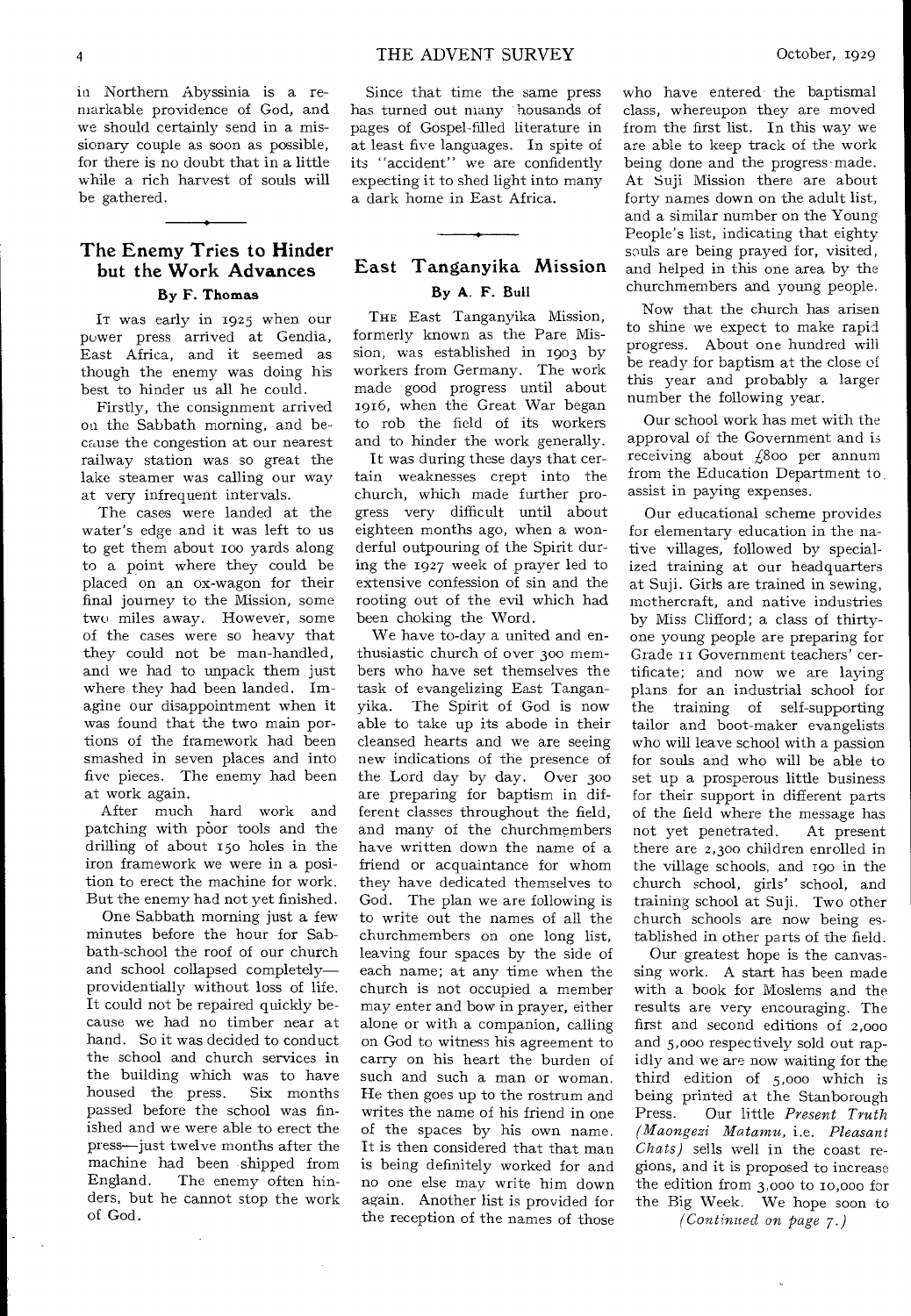OUR DEPARTMENTS

#### **MATAMATANA PERSONAL**

#### Missionary Volunteers

THE Advent Young People in the Northern European<br>Division have Division certainly been about " t h e King's business" during the second quarter of 9 2 9. A moment's consideration of the Missionary Volunteer report in the September issue will prove this.



Some of the workers and departmental secretaries in attendance *at the Home Missionary convention in the Baltic Union.* 

Indeed the truthfulness of the message that came to this denomination before the young people's work was started is being verified to-day. It read in part, "We have an army of youth today who can do much if they are properly directed and encouraged." "God has chosen the youth to aid in the advancement of His cause.'

The gigantic task before the Advent people requires the enlisting of the full strength of their young people. We are made glad as we see them throw their vigour, zeal, and courage into the conflict on the side of truth. Surely when a sanctified, spirit-filled army of youth gets behind it, the Advent message will soon triumph in all the earth.

The gain over the report of the second quarter of 1928, reveals in-<br>creased activity. However we creased activity. know that much more has been done than is represented by the figures. Had it not been for the Had it not been for the dividing of conferences and rearrangements in the Scandinavian Union, the report would have been much larger. The report from that field was very incomplete, and is hardly a fair showing. We all know, of course, that far more than ten per cent of the young people in Scandinavia are active Missionary Volunteers. We hope that by the close of the third quarter, all the reorganization will be complete, and that we shall get a full report from Scandinavia.

*Healer of Men! Thy touch hath still its power To soothe our pain, And turn our heartache into quiet rest: Bring joy again.* 

*Healer Divine! 0, bending from above,* 

*Breathe on our hearts the healing of Thy love!* 

*—Kate Hopkins.* 

In addition to what the young people raised for the Big Week Fund, they have contributed the good sum of ,844.31 towards their \$2,000 fund for the support of native workers in Africa. We expect them now to give loyal support to the Harvest Ingathering Campaign so that the high goal of \$90,000 may be realized.

G. W. LINDSAY.

#### " The Adventists Are Working" By C. E. Weaks

FREQUENTLY in our experience have those not of our faith borne testimony to our earnest activities as a people, and not infrequently

has the work of o u r colporteurs been referred to in complimentary terms, or otherwise. Recently a pastor of one of t h e evangelical bodies in one of o u r Northern European Division fields, gave t h e following word picture of the enterprise of two of our house - to - house literature evangelists :

"There, where that village begins stand two men in earnest conversation," and pointing to the village. "Their task is divided, and the one with the large book sack says to the other, 'You take the right side and I will take the left, and we will not miss a house.' Their work begins. At the first house, the colporteur says, 'I have come from the mission and have good books to sell.' The farmer's wife refuses saying, 'We have no money, and if we had we can secure Christian books from our pastor.' Still the colporteur proceeds to present his book with the attractive title, *The Life of Christ.*  He explains how the Bible tells about the falling of the stars. Then he shows another picture of a great earthquake. The woman has become interested, and then the friendly colporteur takes his Bible in his hand and turns from one text to another to show the woman how the signs are being fulfilled which tell of the end of the world. Usually the colporteur has success with this method of working. He also carries such books as *Seer of Patmos, Great Controversy, Prophecies of Jesus,*  and many others. Through this kind of work the Adventist sect is strengthened. Not only are the people willing to purchase the

**TOO COOL**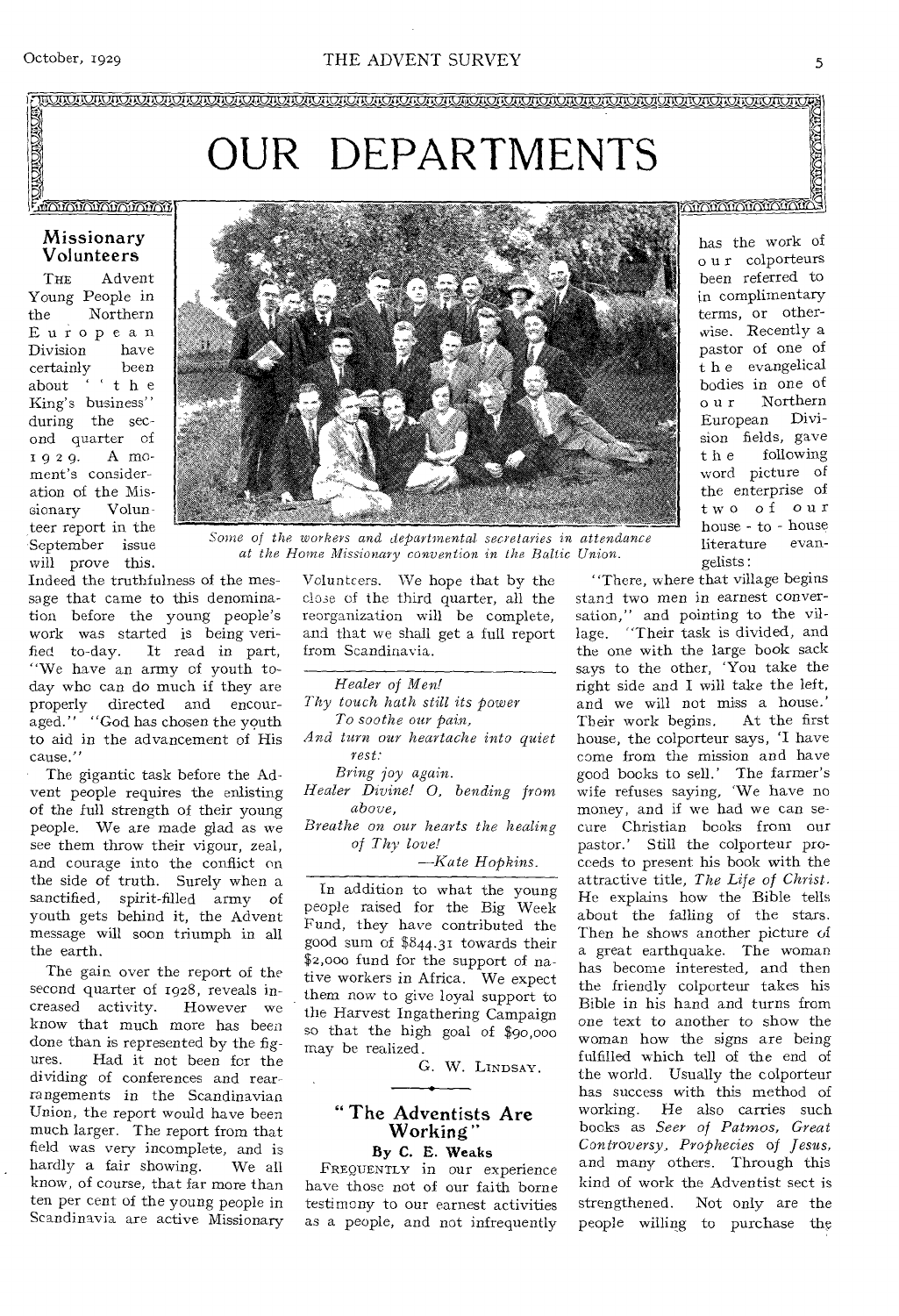books, but they are also very willing to give money to the Adventists for their mission work in heathen lands."

We thank this good pastor for h i s excellent recommendation. Yes, the work of Adventists is greatly "strengthened" by our army of colporteurs who go from door to door doing the very kind of work outlined above. And the success attending our present Harvest Ingathering Campaign is a testimony to the fact that the people visited are "very willing to give money to the Adventists for their work in heathen lands."

#### **A** Good Record

WE have become somewhat accustomed to hearing of record sales being made with our literature

#### in various parts of the world field, and I am happy to know that some of these "records" are being made in our own Northern European<br>Division. At various times we At various times we have referred in our reports, to the excellent work being done with our literature in our far northern<br>mission field, Iceland. Their remission field, Iceland. ports represent hard work on the part of the colporteurs labouring in that scattered territory. The accompanying picture shows one of their young men standing beside a stack of books showing the results of one day's canvassing. Fiftyeight orders were taken for this book in a single day. The field secretary of Iceland has taken as many as seventy-five orders in a day. No wonder Brother Olsen, the Mission superintendent, could write us recently, "The book work

is growing so rapidly that it is almost impossible to get the books out quickly enough." May this extensive sowing of Gospel seed result in a large ingathering of souls.

C. E. W.

#### Opportunities and Preparation **By L. F. Oswald**

CLEAR signs of supernatural providences are seen in the opportunities of our time. The hand of God has touched the affairs of men in the world to-day. Science, inventions, commerce, freedom, and missionary work have prepared the whole world for the Gospel message. Never in the history of the world has man had such great opportunities as to-day for study and the development of talent. Never

| <b>Baltic Union</b>                                                                                                                                                                                                                                                                                                                                   | · Iceland-Faroes Missions                                         |            |
|-------------------------------------------------------------------------------------------------------------------------------------------------------------------------------------------------------------------------------------------------------------------------------------------------------------------------------------------------------|-------------------------------------------------------------------|------------|
| Estonia.<br>1,115,000<br>.                                                                                                                                                                                                                                                                                                                            | Iceland<br>99,863                                                 |            |
| Latvia<br>1,844,805<br>.                                                                                                                                                                                                                                                                                                                              | 22,835<br>Faroes<br>. <i>.</i>                                    |            |
| Lithuania<br>$\ldots$ $2,286,368$                                                                                                                                                                                                                                                                                                                     |                                                                   | 122,698    |
|                                                                                                                                                                                                                                                                                                                                                       | 5,246,173 British West Africa                                     |            |
|                                                                                                                                                                                                                                                                                                                                                       | Gambia<br>210,000<br>1.1.1.1.1.1.1.1.1                            |            |
| British Union                                                                                                                                                                                                                                                                                                                                         | Gold Coast<br>2,078,043                                           |            |
| England<br>$\dots \dots 35,831,533$                                                                                                                                                                                                                                                                                                                   | 18,070,608<br>Nigeria $\ldots \ldots \ldots$                      |            |
| Irish Free State<br>$\ldots$ 2,972,802                                                                                                                                                                                                                                                                                                                | $Sierra Leone$<br>1,541,311                                       |            |
| Northern Ireland  1,256,322                                                                                                                                                                                                                                                                                                                           | 660,000<br>$Cameroons$                                            |            |
| Scotland<br>$\cdots$ 4,882,497                                                                                                                                                                                                                                                                                                                        | 188,265<br>$To goal$ $\dots \dots$                                |            |
| Wales $2,205,680$                                                                                                                                                                                                                                                                                                                                     |                                                                   | 22,748,227 |
|                                                                                                                                                                                                                                                                                                                                                       | 47,148,834 French West Africa                                     |            |
| $Polish$ Union $\ldots$                                                                                                                                                                                                                                                                                                                               | 28,000,000<br>Guinea<br>2,059,924                                 |            |
|                                                                                                                                                                                                                                                                                                                                                       | Ivory Coast<br>1,665,912                                          |            |
| Scandinavian Union                                                                                                                                                                                                                                                                                                                                    | Dahomey<br>979,609                                                |            |
| Denmark<br>$\cdots$ $3,434,555$                                                                                                                                                                                                                                                                                                                       | Niger $\ldots \ldots \ldots$<br>1,222,049<br>$Sudan$<br>2,663,164 |            |
| Finland<br>3,526,359<br>.                                                                                                                                                                                                                                                                                                                             | Togoland<br>762,453                                               |            |
| Norway<br>$\ldots \ldots \ldots$ 2,649,775                                                                                                                                                                                                                                                                                                            | Upper Volta<br>3,240,572                                          |            |
| Sweden<br>$\ldots \ldots \ldots 6,053,562$                                                                                                                                                                                                                                                                                                            | Equatorial Africa (part)                                          |            |
|                                                                                                                                                                                                                                                                                                                                                       | 15,664,251<br>approximate popul'n 2,140,000                       |            |
| East African Union                                                                                                                                                                                                                                                                                                                                    |                                                                   | 14,733,683 |
| Kenya<br>$\cdots$ $\cdots$ $\cdots$ $\cdots$ $\cdots$ $\cdots$ $\cdots$ $\cdots$ $\cdots$ $\cdots$ $\cdots$ $\cdots$ $\cdots$ $\cdots$ $\cdots$ $\cdots$ $\cdots$ $\cdots$ $\cdots$ $\cdots$ $\cdots$ $\cdots$ $\cdots$ $\cdots$ $\cdots$ $\cdots$ $\cdots$ $\cdots$ $\cdots$ $\cdots$ $\cdots$ $\cdots$ $\cdots$ $\cdots$ $\cdots$ $\cdots$ $\cdots$ | Portuguese West African Islands                                   |            |
| Tanganyika<br>4,322,500                                                                                                                                                                                                                                                                                                                               | $St.$ Thomas $\ldots \ldots$<br>58,907                            |            |
| Uganda $\dots\dots\dots$<br>3,148,481                                                                                                                                                                                                                                                                                                                 | Principe<br>4,938                                                 |            |
| Zanzibar and neigh-                                                                                                                                                                                                                                                                                                                                   |                                                                   | 63,845     |
| bouring islands<br>216,790                                                                                                                                                                                                                                                                                                                            | Spanish West African Islands                                      |            |
|                                                                                                                                                                                                                                                                                                                                                       | Fernando Po.<br>20,873<br>10,290,740                              |            |
| Ethiopian Union                                                                                                                                                                                                                                                                                                                                       | Annobon $\dots\dots$<br>1,204                                     |            |
|                                                                                                                                                                                                                                                                                                                                                       | $Conisc2$<br>1,438                                                |            |
| Abyssinia<br>$\dots \dots \dots$ 10,000,000                                                                                                                                                                                                                                                                                                           | The Elobeys<br>1.1.1.1.1.1<br>345                                 |            |
| Eritrea<br>407,044<br>British Somaliland                                                                                                                                                                                                                                                                                                              |                                                                   | 23,860     |
| 344,700<br>French Somaliland.<br>208,000                                                                                                                                                                                                                                                                                                              | Unattached Fields                                                 |            |
| Italian Somaliland<br>1,000,000                                                                                                                                                                                                                                                                                                                       | Anglo-Egyptian Sudan                                              | 6,469,041  |

 $\overline{\overline{E}}$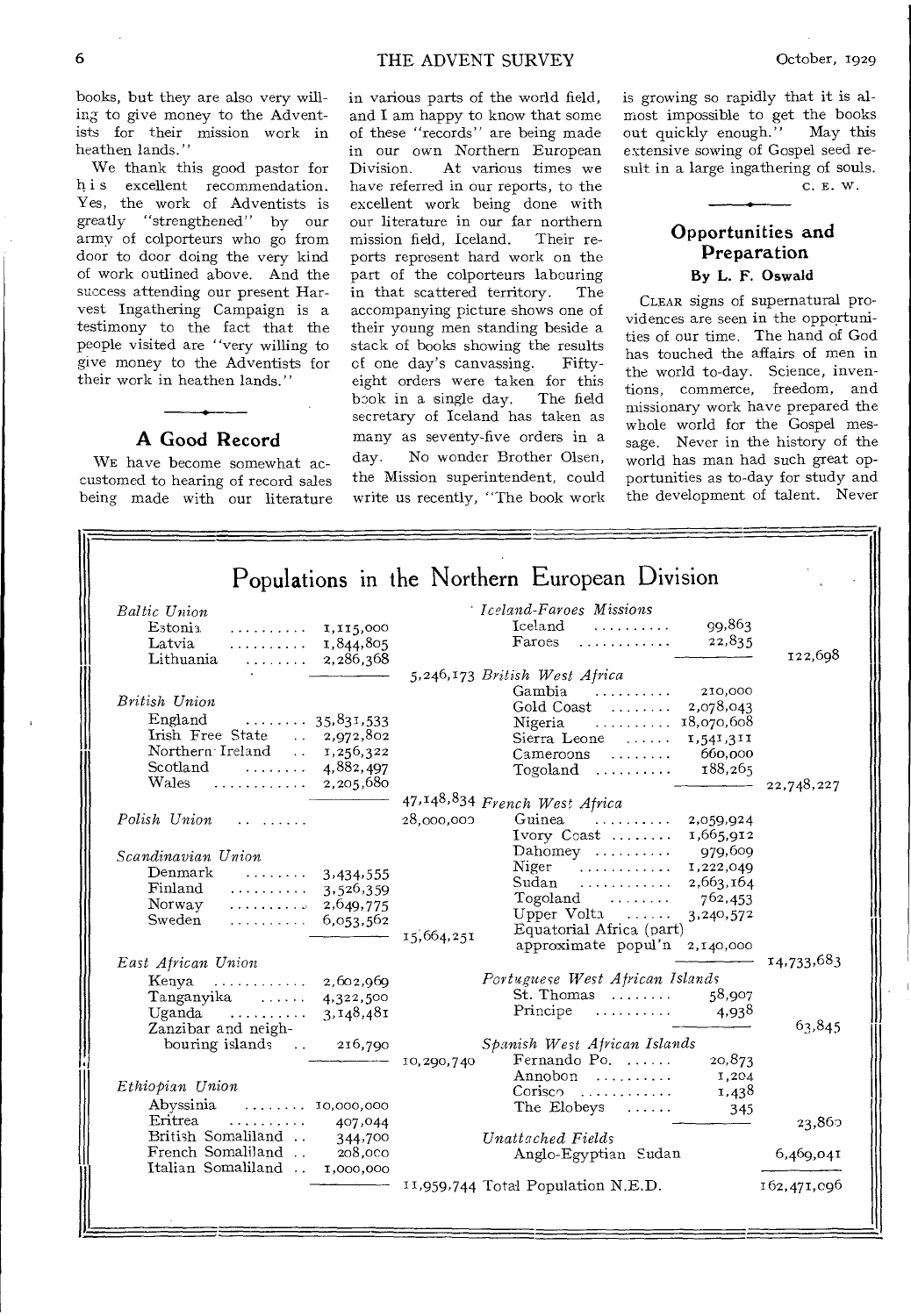has man had a greater opportunity to use his talents in helping a wise, but degenerate, world.

In the past, practically half of the world was shut to the Gospel. To-day we have a new era of freedom. Doors have been thrown open wide. The entire population of the globe has suddenly been brought within the reach of the Gospel missionary. Our age is called "The Missionary Age," but Who has led the affairs of the world that it might be so called? Surely we can see the hand of God working on the hearts of men the world over, preparing them for the acceptance of the joyful message which He has commanded His servants to carry to the uttermost parts of the world.

On the walls of the twentieth century are written words which should always be before our eyes as we work for the Lord in our various capacities :

"Behold I have set before thee an open door."

"The fullness of time is now come."

"The King's business requireth haste."

"The field is the world."

"Occupy till I come."

This is an age when parents are called to dedicate their children to the service of God. It is a time when every young Seventh-Day Adventist should consecrate himself fully to the Lord, seeking a<br>thorough preparation in our preparation in our schools for entering some line of work which will help to prepare the world for the soon-coming<br>kingdom. This is a time when This is a time when every child of God is called upon to consecrate his time, his talents, and his means, for the promulga tion of the third angel's message. He must read the mission reports without thought who cannot see the miracles of providential preparation for the message. God has opened the doors. We are called to do His work. Christ, the Captain of the Lord's host, assured Joshua, as the children of Israel advanced, that He was there to<br>lead them to victory. The same lead them to victory. assurance is ours to-day. "Go ye therefore and teach all nations . . . I am with you alway, even unto the end of the world."

## Matters of Interest

BISHOP FRED. B. FISHER, of the Methodist Episcopal Church in India, says that the kind of missionaries needed to-day are those with an absorbing love for. God and for their fellow-men; with absolute freedom from racial or national prejudice; freedom from religious conceit; those who have a true social vision; a confidence in the greatness



*Julius Gudmundsson standing beside*  36 *books, for which he obtained the orders in one day.* 

of Christ and in His ability to supply every human need; those with humility and a willingness to give up personal control of the enterprise. **-0- -4,** 

IF the disciples are *indifferent*  to missions, it is because they are *ignorant* of missions. A fire needs first of all to be kindled, then to be fed, then to have vent. The only power that can kindle the flame of missionary zeal is the Holy Spirit. The coal must be a live coal from God's altar. But, having the coal and a breath from above, all that is needed is *fuel* to *feed* the flame,

and that fuel is supplied by a knowledge of *facts.—A. T. Pierson, D.D.*   $+ + +$ 

IF we would remind ourselves every morning, if we could seriously accept what in our hearts we know, that every noble impulse, every aspiration for righteousness, every call to service, is indeed the personal touch of the living God, the living Spirit of truth, pressing in upon us and seeking to lead us higher, it would make us very different people *indeed.—Herbert H. Farmer.* 

#### How to Reach Your Goal

*Say "I will" and then stick to it— That's the only way to do it. Don't build up awhile and then Tear the whole thing down again. Fix the goal you wish to gain, Then go at it heart and brain, And, though clouds shut out the blue, Do not dim your purpose true With your sighing, Stand erect, and like a man,* 

*Know "They can, who think they can."* 

*Keep on trying. --Mrs. W. G. K.* 

"LIFE is given to no man as a lasting possession, but merely for *use."—Lucretius.* 

#### East Tanganyika Mission

*(Continued from page 4.)* 

have a corps of canvassers working regularly among the readers in our territory.

The prospects in this field are bright—as bright as the promises of God—and we shall take pleasure in reporting progress from time to time to the readers of the SUR-VEY.